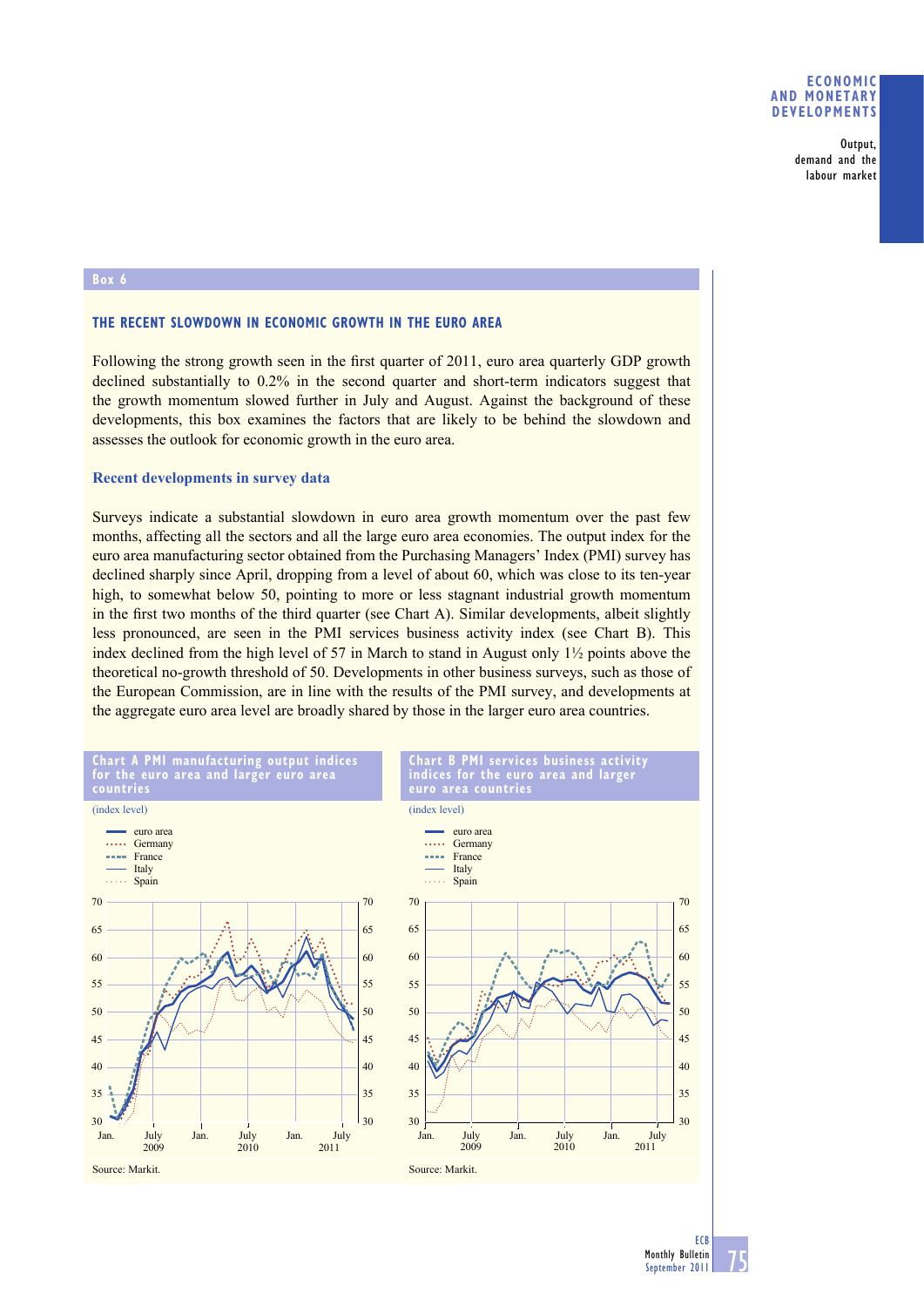## **Drivers of the slowdown**

**76**

**ECB Monthly Bulletin September 2011**

Before examining the specific causes of the current slowdown in euro area activity, it is worth considering two general factors which typically contribute to a deceleration in growth momentum in the course of a recovery. The first is the fading of the "bounce back effect". In the earlier stages of a recovery, growth is typically supported by the unwinding of a backlog of consumer and producer demand – as spending was deferred during the recession given the uncertain outlook – accompanied by a replenishing of inventories, which were reduced during the recession. The impact of this effect may have faded already in the current recovery.

The second factor that may be expected to contribute to a deceleration in growth is the return of capacity constraints, once a higher level of capacity utilisation has been restored. For the euro area economy, the capacity utilisation rate returned to a level close to its long-term average (81.6%) in April 2011. Recently, however, capacity constraints seem to have declined again somewhat. This is also evident in a recent decrease in supply-side limits to industrial production stemming from lack of equipment, which underlines the fact that the recent slowdown in economic activity indicated by surveys is not likely to be significantly related to such supply-side constraints. The latest declines in survey data in fact appear to be related to increasing lack of demand as a factor limiting production, as is also evident in the sharp decline in the PMI indices for new orders, including export orders, to levels clearly below 50.

An important factor behind the slowdown in euro area growth and the increasing lack of demand reported in surveys since the first quarter of this year appears to be spillover effects from developments in the global economy. The global PMIs show a similar pattern of decline over the past few months as those for the euro area, with the notable difference that the sharp declines appear to have started somewhat earlier than in the euro area. At the global level, several factors have contributed to the recent moderation in growth. In particular, the earthquake in Japan had a strong adverse impact on the country's domestic economy as well as on global supply chains. As these supply chain disruptions are gradually easing and firms make up for the lost production, one of the main factors holding back growth in the second quarter is now diminishing, and Japanese production should be expected to catch up to some extent in the third quarter. A further factor weighing on global growth as well as euro area growth is the strong increase in oil prices over the past year. Since reaching a trough in December 2008 oil prices have increased by about 150% up to August 2011 in euro terms and are almost 30% above their average level in 2010. At the same time structural headwinds are dampening the medium-term growth outlook, particularly in advanced economies. The prevailing need for private and public balance sheet repair as well as the persistently weak labour and housing markets point to a rather muted global recovery. Finally, the political debate in the United States over the debt ceiling and the adoption of a fiscal consolidation plan may have played a role in denting US consumer and business confidence in recent months. In turn, this may have added to the uncertainty surrounding global economic prospects recently, as reflected in increased financial market volatility.

In the euro area, in addition to the global causes described above, a number of domestic factors appear to have played a role in the decline in growth since the first quarter of 2011. First, the strong growth in the first quarter was in part due to a temporary factor, i.e. a strong rebound in construction activity related to unusually adverse weather in the previous quarter. This was also reflected in the weak developments in construction value added in the second quarter. Moreover,